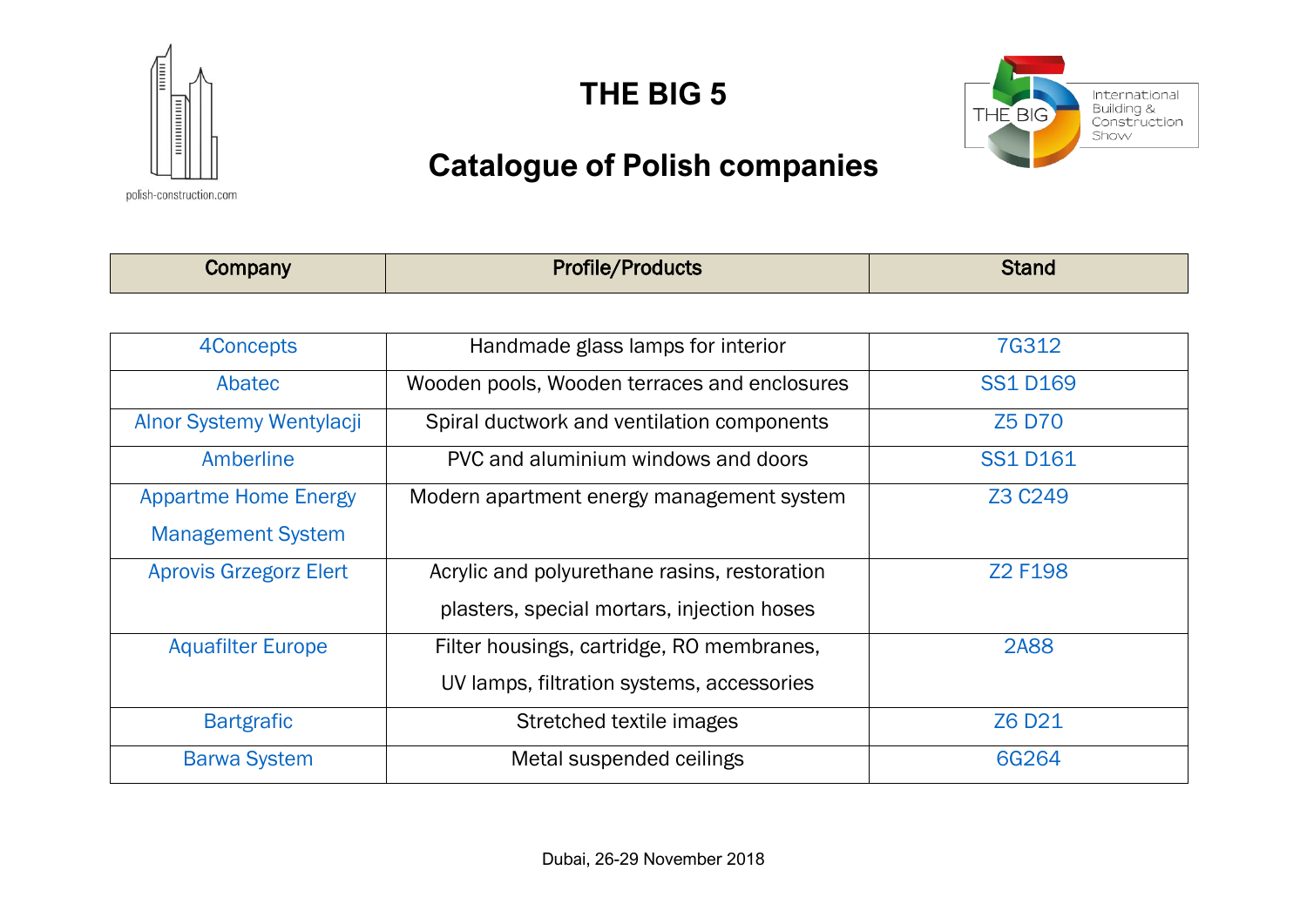

**THE BIG 5**



# **Catalogue of Polish companies**

polish-construction.com

| <b>Bluefilters</b>                | Domestic, office and industrial water filters, water | Z3 C <sub>249</sub> |
|-----------------------------------|------------------------------------------------------|---------------------|
|                                   | filters parts                                        |                     |
| <b>Comensal</b>                   | Building tools, painting tools, tilling tools        | <b>SS3 F48</b>      |
| <b>Cost Trading Company</b>       |                                                      | <b>SS3 D72</b>      |
| <b>Detalmet</b>                   | Polypropylene pipes and fittings                     | Z2 E193             |
| <b>Elastick</b>                   |                                                      | 4F 160              |
| <b>ELMARCO Technika</b>           | Indoor and exterior lightning                        | 6G252               |
| <b>Swietlna</b>                   |                                                      |                     |
| <b>FOGE</b>                       | Skirting MDF lacquering, paper veneer,               | 6F271               |
|                                   | wood veneer, solid, wall paneling                    |                     |
| <b>Frukko Wastewater</b>          | Biological wastewater treatment, septic tanks,       | Z2 E191             |
| treatment technology              | oil separator, fat separator                         |                     |
| <b>Garden Spot Pawel Garbarek</b> | Vertical gardens system Pixel Garden                 | <b>8E330</b>        |
| <b>Grenton Smart Home</b>         | <b>Smart Home solutions</b>                          | <b>Z6 E41</b>       |
| <b>Grupa Miro</b>                 | Construction services, transport services            | <b>SS1 E133</b>     |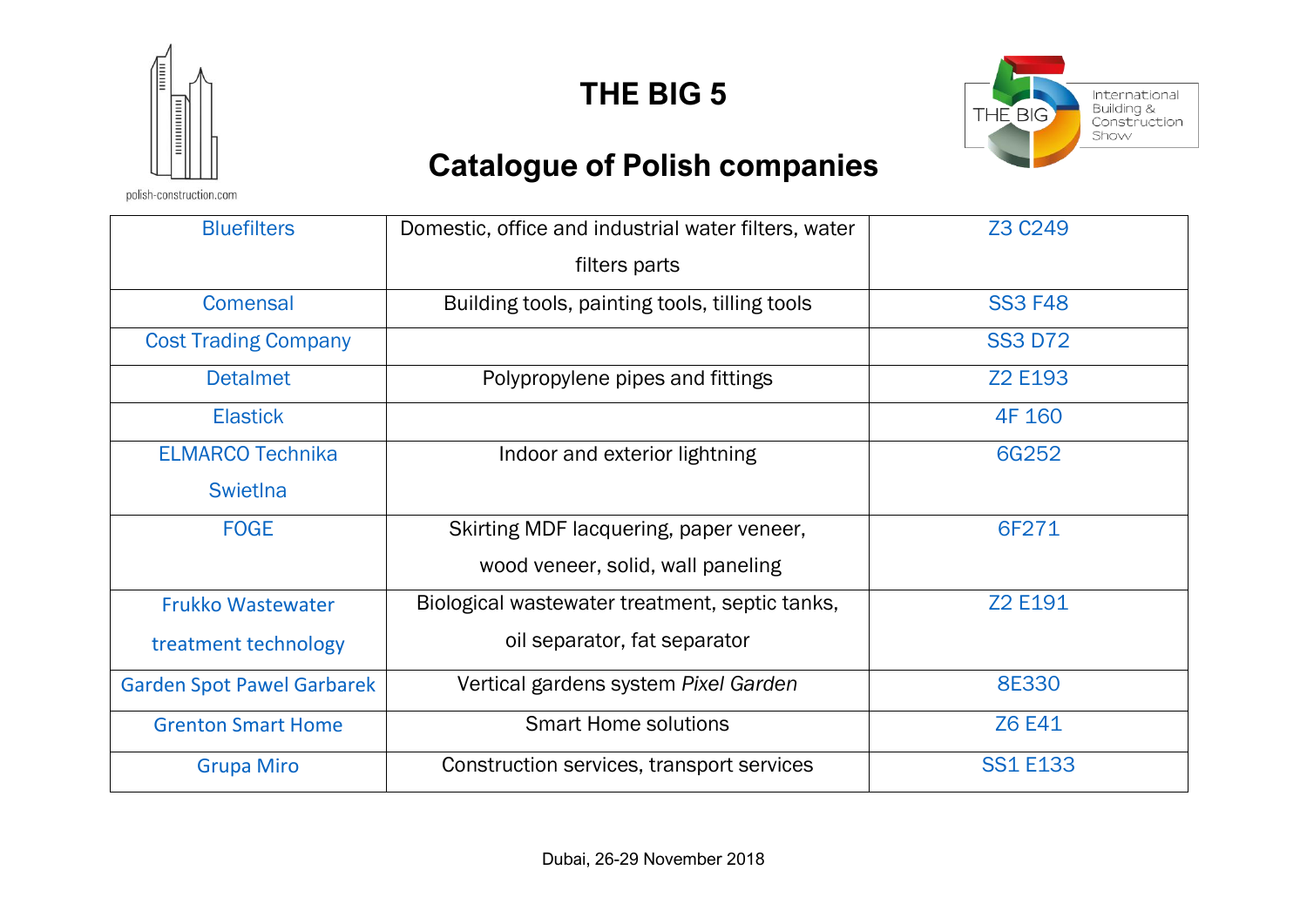

polish-construction.com

### **THE BIG 5**



# **Catalogue of Polish companies**

| <b>High Technology Glass Polska</b>   | SwitchView, ballistic glass, fire glass, security  | <b>SS3 D71</b>      |
|---------------------------------------|----------------------------------------------------|---------------------|
|                                       | glass, architectural glass, heated glass           |                     |
| <b>iCOMFORT</b>                       | Products and access management solutions           | Z6 G45              |
| <b>InterPlay</b>                      | Playgrounds, sport & fitness equipment,            | 8A332               |
|                                       | outdoor trampolines and urban furniture            |                     |
| <b>Knaufmann International</b>        | Foams, sealants, Strips and foils                  | 4C190               |
| <b>KROE</b>                           | Glass fiber reinorced (GRC, GFRC) products,        | <b>Maktoum E148</b> |
|                                       | such as facade panels,                             |                     |
|                                       | concrete furnitures, countertops, tabletops, sinks |                     |
| Locky                                 | Middle ground between smart locks and key          | <b>Z6 F42</b>       |
|                                       | trackers - minimalist key overlay                  |                     |
| <b>Luxon LED</b>                      | Office and commercial lightning, industrial        | 6G262               |
|                                       | lightning, outdoor lightning, custom lightning     |                     |
| <b>Novofloor Sport Surfaces &amp;</b> | Industrial floor systems, sports surface systems   | 8A348               |
| <b>Industrial Flooring</b>            |                                                    |                     |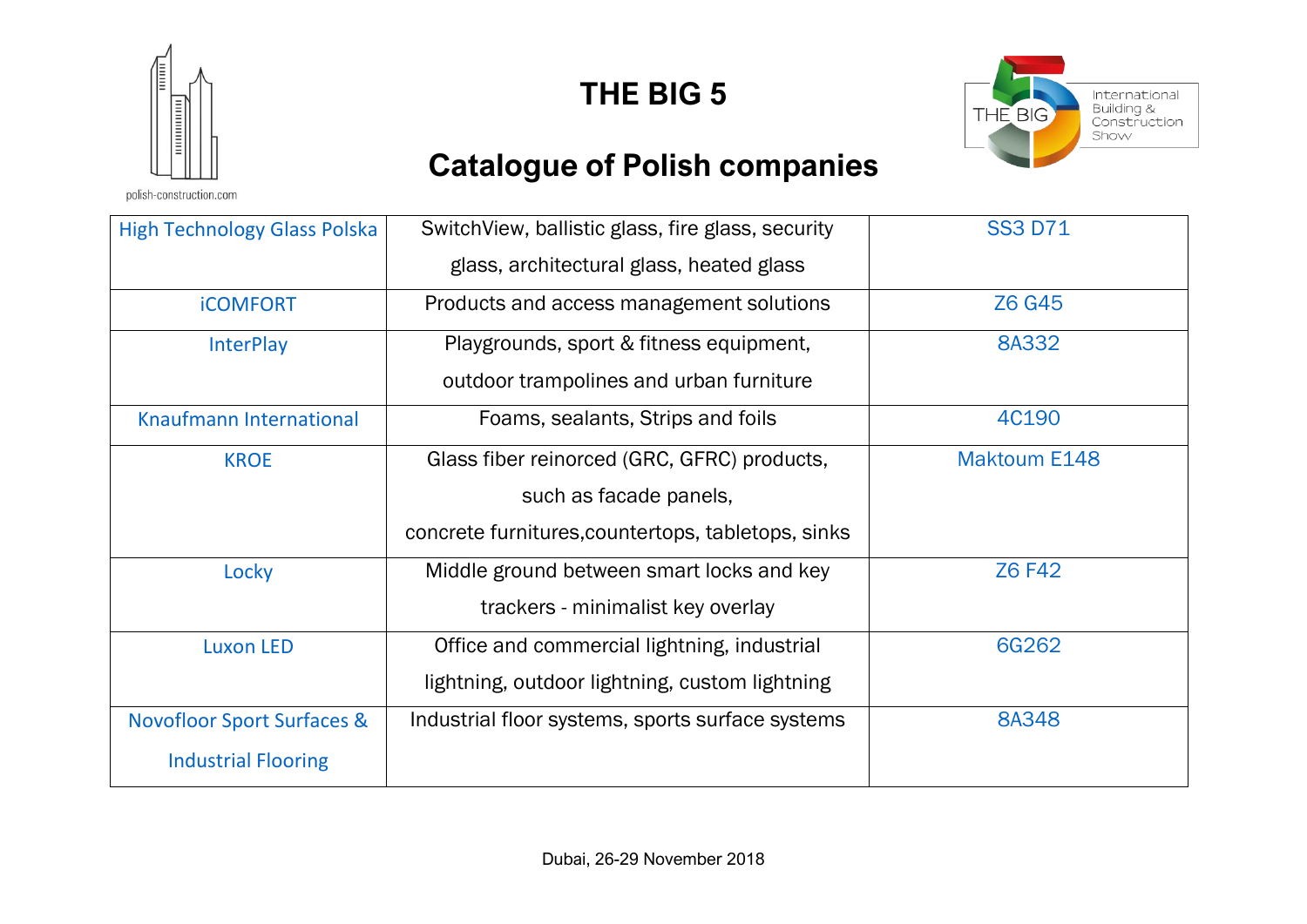

**THE BIG 5**



# **Catalogue of Polish companies**

polish-construction.com

| Protom Broniarek-Broniarek |                                                    | 4C190           |
|----------------------------|----------------------------------------------------|-----------------|
| Qmar                       | <b>Construction chemicals</b>                      | 3D157           |
| <b>RETIS Construction</b>  | Antenna and meet towers, masts, ballistic guard    | <b>SS1 E188</b> |
|                            | towers, watching towers                            |                 |
| <b>Salag</b>               | PVC and aluminium finishing profiles, WPC          | <b>7G316</b>    |
|                            | products such as decking, fences, skirting boards  |                 |
| <b>SciTeeX</b>             | Pneumatic, manual or robot operated Blast          | <b>SS1 A164</b> |
|                            | Rooms, Automatic Wheel Blast Machines              |                 |
| <b>Sunshade Experts</b>    | Sunshade systems and solutions                     | <b>SS1 E139</b> |
| Szkilnik Design            | Luxury washbasins                                  | Rashid A182     |
| <b>Thermal-Tech</b>        | <b>Thermal insulation</b>                          | Z4 C119         |
| Wiejak                     | Acid-proof stainless steel                         | <b>SS1 F138</b> |
| Wiper                      | Shower drains, shower plates, shower cabins,       | Rashid A184     |
|                            | canopies, sliding doors                            |                 |
| <b>ZETA</b>                | Painting tools, winter products, building products | Z2 E189         |